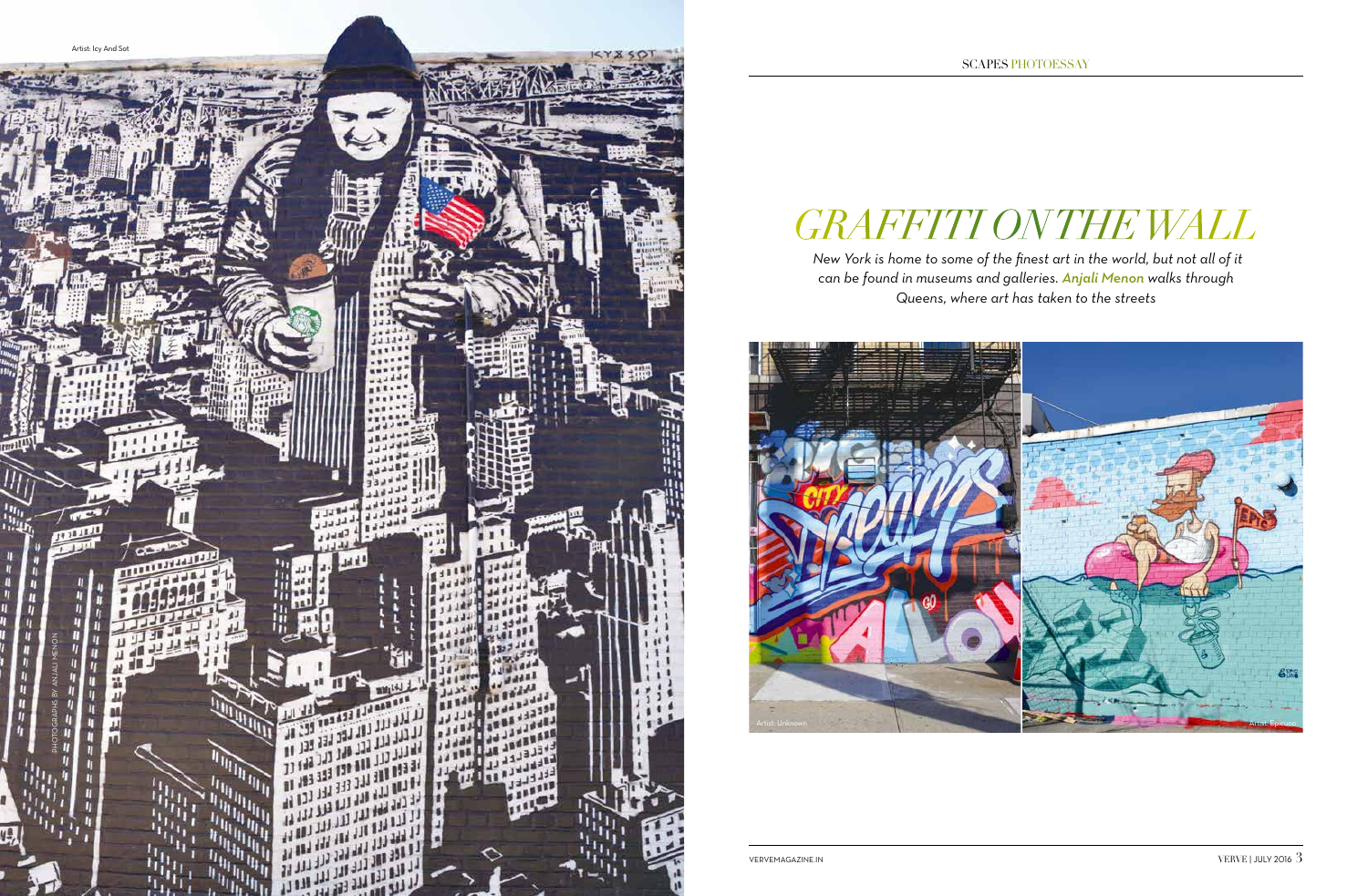These days, you don't have to spend a dime to see art in the Big Apple. In the same way that a visit to the Museum of Modern Art is de rigueur for any art-loving traveller, so is a tour of the city's growing outdoor street see art in the Big Apple. In the same way that a visit to the Museum of Modern Art is de rigueur for any art-loving traveller, so is a tour of the city's growing outdoor street art 'galleries'. Gone are the days when artists in New York City snuck around to find an unclaimed spot on a wall or subway tile. Today, private organisations invite artists to contribute work, and buildings participate in programmes that allow up-and-coming and prominent artists to make their mark on neighbourhoods.

The Welling Court Mural Project invites over 40 artists from all over the world to transform the neighbourhood of Astoria, Queens into a public art experience. On any given weekend, clusters of camera-toting tourists and locals can be found capturing these unique murals which, in a year, will be whitewashed in preparation for the next batch of artists. *Verve* takes you on a virtual tour of some of the art that is Verve takes you on a virtual tour of some of the art that is currently on display....







Artist: R. Nicholas Kuszyk